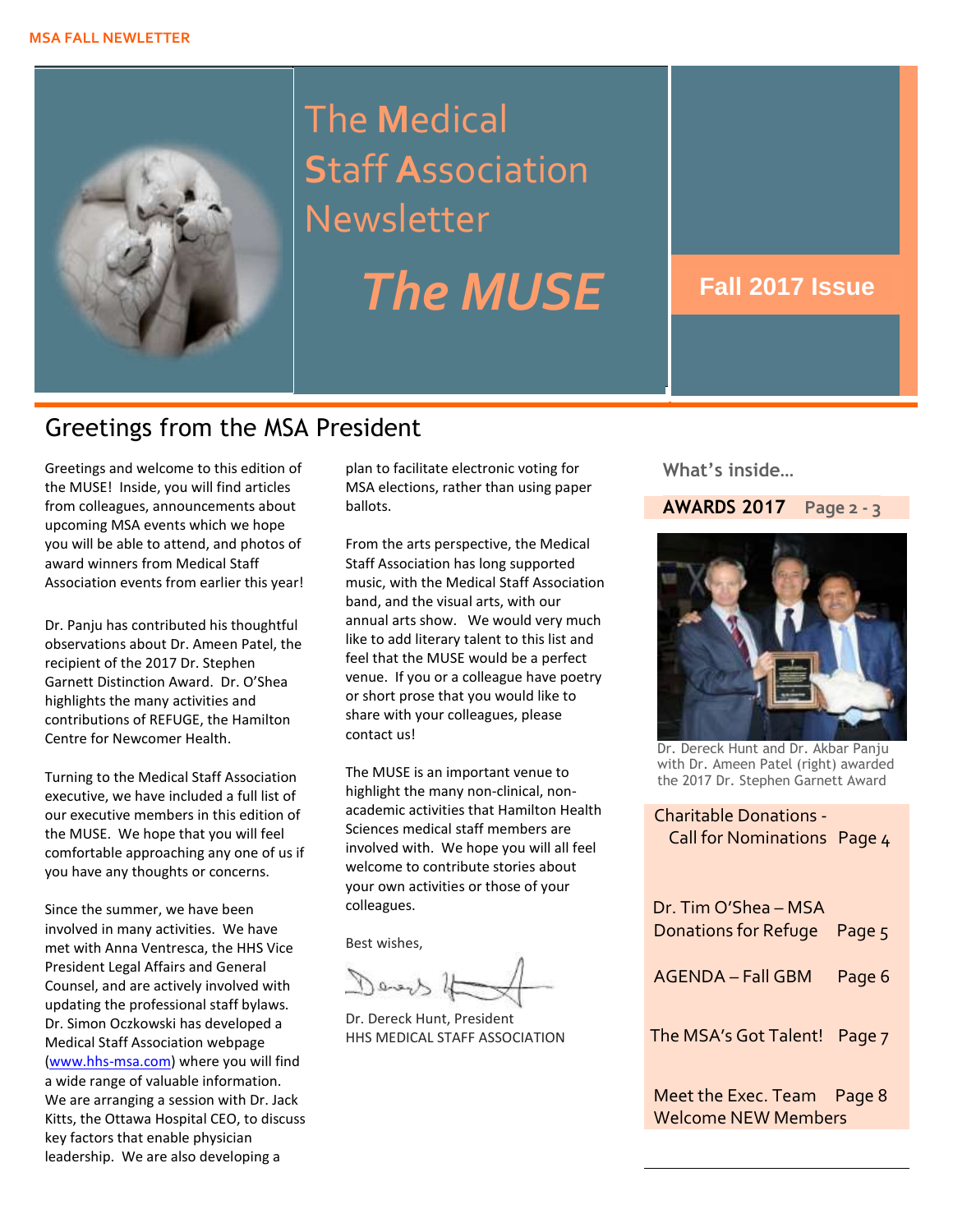## **Dr. Stephen Garnett Distinction Award 2017** Dr. Ameen (Mohammed) Patel, Medicine



*Dr. Ameen (Mohammed) Patel (right), Department of Medicine, nominated by Dr. Akbar Panju, receives the MSA's highest honour, the Dr. Stephen Garnett Distinction Award, at the MSA Annual Dinner & Awards on June 22 at the Canadian Warplanes Museum.*

#### *Dr. Akbar Panju, Director of the Division of General Internal Medicine, writes:*

"Dr. Ameen Patel not only fulfills but exceeds the requirements for the Dr. Stephen Garnett Distinction Award. Dr. Patel is an astute and master clinician, a superb educator and is involved in multiple administrative activities at the local, provincial and international levels. He is a true ambassador for Hamilton Health Sciences and for McMaster University, and is well recognized for his education contributions locally, provincially, nationally and internationally. He has trained and mentored many young faculty members and is a role model to our trainees. He carries a large load of clinical practice, both inpatient and outpatient, and at the same time, is involved in leader roles in education and in the Department of Medicine. He is a team player who exemplifies the qualities of true Oslerian medicine. He has been recognized for his contributions by multiple organizations. In my opinion he embodies all the qualities of a complete physician and educator and fulfills all the criteria for the distinguished Dr. Stephen Garnett Distinction Award."

## **MSA Humanitarian Award for Community and Global Service Dr. Andrea Hunter,** Pediatrics



*Dr. Andrea Hunter receives the Humanitarian Award for her dedicated volunteer medical services within the Community and globally, presented by Dr. Christian Kraeker, Internal Medicine, at the Annual Dinner & Awards on June 22.*

**MSA President's Award for Distinguished Long Service Dr. Stuart Martin,** Plastic Surgery



*Dr. Stuart Martin (right) receives the President's Award for Distinguished Long Service from Dr. Chris Ricci, Anaesthesia and past President, at the Annual Dinner and Awards on June 22.*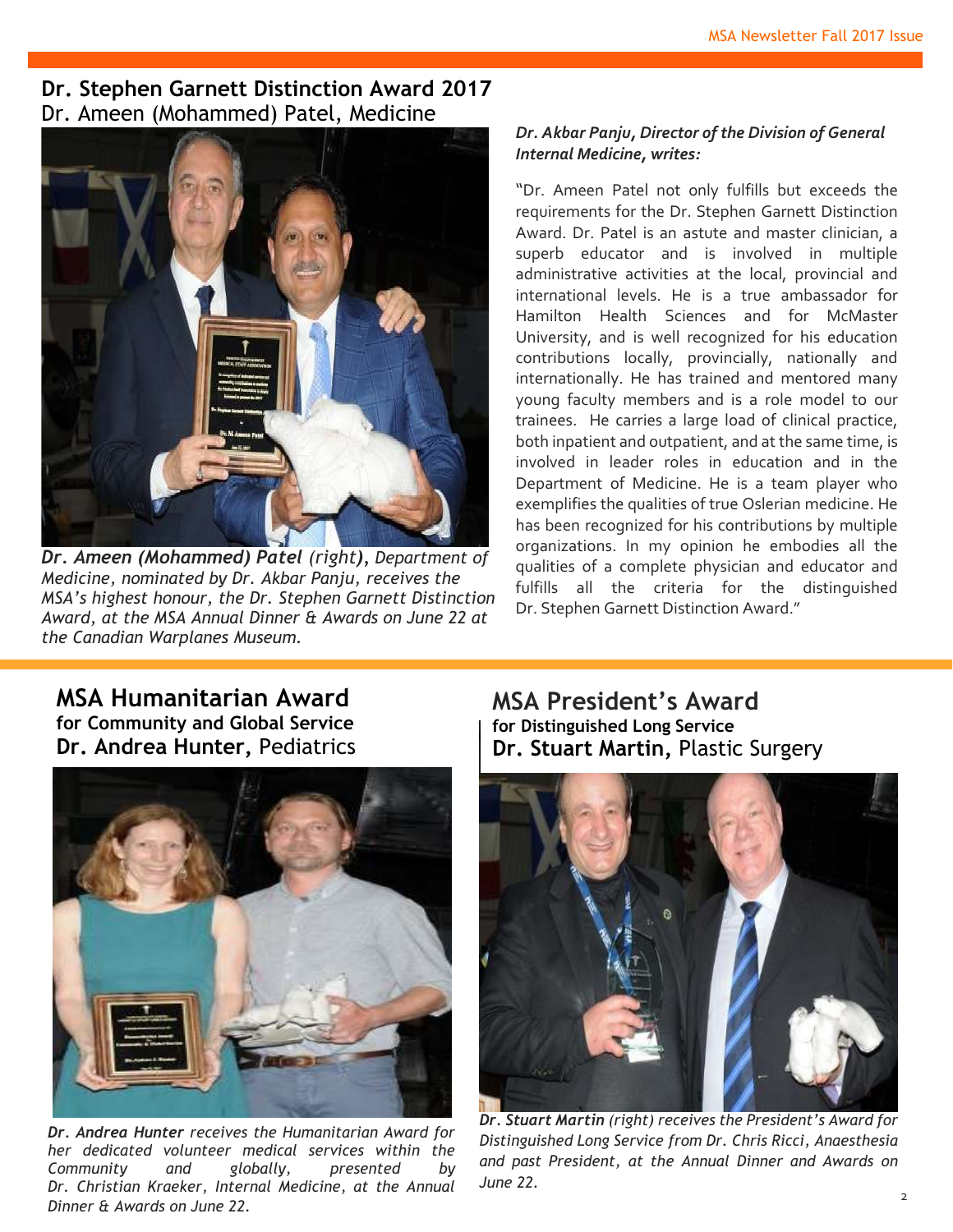

**The Dr. Clive Davis Award, HGH Dr. Ally Prebtani**, **Medicine** Presented by: Dr. Clive Davis



**The Dr. Dan Dwyer Award, JHCC Dr. Manon Tougas, Critical Care** Presented by: Dr. Simon Oczkowski (left) and Dr. Dereck Hunt

**Medical Staff Association**

**Winter Awards Recipients 2017**



**The Dr. Jeffery Coats Award, MUMC Dr. Rob Lloyd**, **Pediatrics**  Presented by: Dr. John Mernagh



**The Family Practice Award Dr. Christian Kraeker**, **Medicine**  Presented by: Dr. Paul Miller

.

# **Call for Nominations Family Medicine and Consultants Awards**

**2018**

JOIN US in presenting the site CONSULTANTS AWARDS and the FAMILY PHYSICIAN AWARD. These awards recognize the tireless efforts of the recipients in providing excellence in patient care and willingness to *'go the extra mile'* in supportive collaboration with colleagues.

 Thursday January 25th at the Sheraton Hotel, 5:30 pm Send in your nomination letter and plan to CELEBRATE at the MSA GENERAL BUSINESS MEETING & 13TH MEDICAL STAFF ART SHOW on

E-mail **[msa@hhsc.ca](mailto:msa@hhsc.ca)** or fax 905-577-1479 your nomination letter to the MSA Office by DEADLINE: December 1, 2017

 **Questions? Call the MSA Office at ext 46770 NEW! STARTING AT THE WINTER AWARDS JANUARY 25, 2018**

**West Lincoln Memorial Hospital** will join the MSA Winter Awards Celebration with their inaugural 'WLMH Colleague's Award'.

**The Family Medicine Award** will be nominated by hospitalbased physicians to be awarded to a Family Medicine physician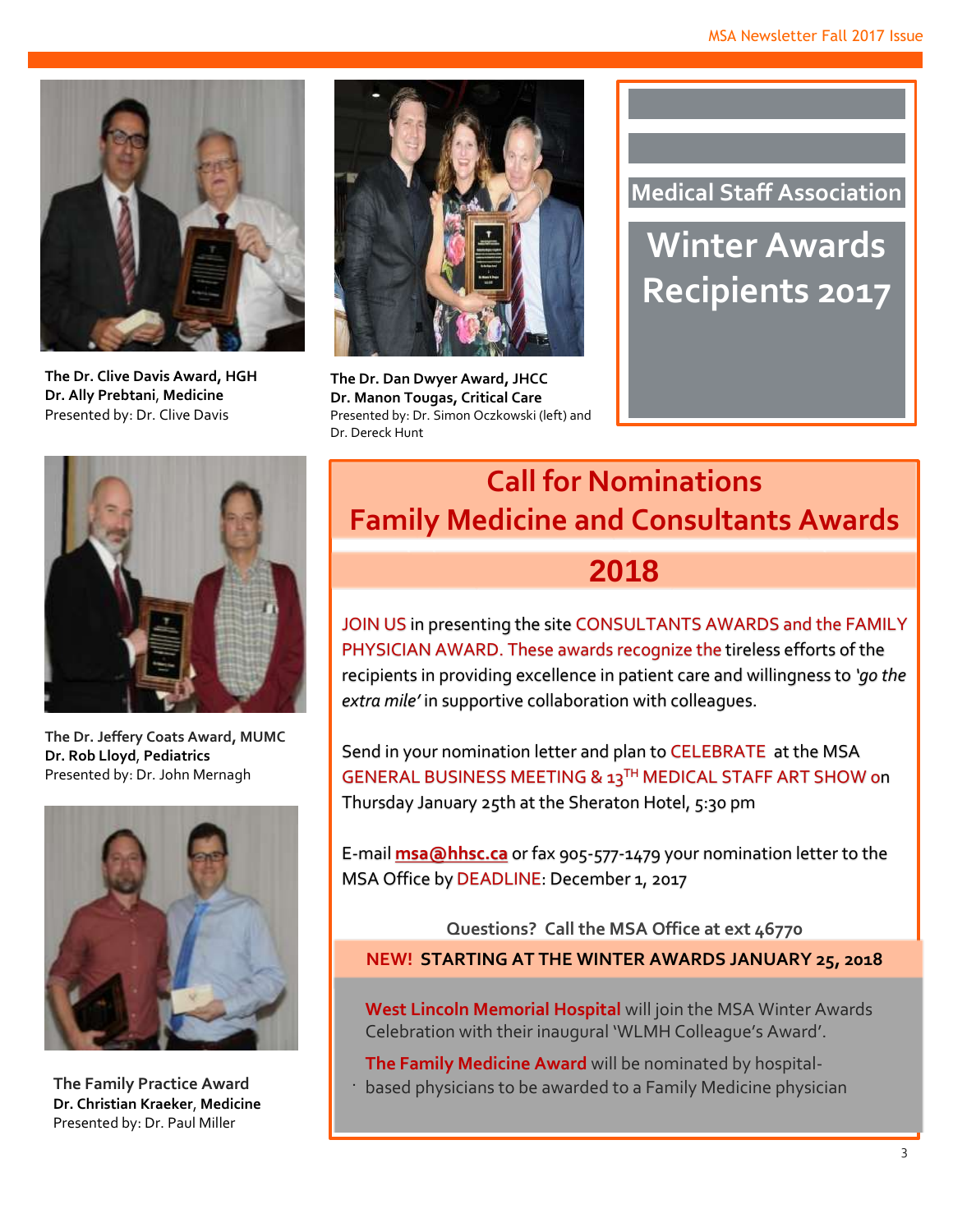# **MSA Community Outreach** HHS Medical Staff Association Annual Charitable Donation **Call for Nominations for 2018**

The Medical Staff Association Executive invites submissions from members for a worthy community group in need, for the

# Annual MSA \$5,000 Charitable Donation

#### Criteria for this Donation:

- ~ Must be a registered charitable organization
- ~ Must serve Hamilton area
- ~ Must have a specific need

#### Submit nomination letters to:

The MSA Office, 3 Upper Room 321, 237 Barton St. East, Hamilton L8L 2X2 Hamilton General Hospital fax 905-577-1479 OR email to msa@hhsc.ca Submission Deadline: December 15, 2017

Plan to be there to present this donation to your favourite charity at the Winter General Business Meeting on Jan 25, 2018 at the Sheraton Hotel 6:30 pm. Questions? Call x 46770 or email msa@hhsc.ca

# *MSA Donations through the years…*

- **2007 YMCA - Camp Wanakita – children's safety equipment**
- **2008 T.E.A.D. Equestrian Assoc. for Handicapped**
- **2009 The Good Shepherd & Salvation Army Food Banks**
- **2010 The Mark Preece Family House**
- **2011 The Hamilton Association for Recreational program**
- **2012 Community Child Abuse Council & St. Matthew's House**
- **2013 Hamilton Centre for Newcomer Health & Wellwood**
- **2014 Cancer Assist Program & City Kidz Program**
- **2015 541 Eatery & Exchange & The Hamilton Good Food Box**
- **2016 Hamilton Centre for Newcomer Health Syrian Refugees**
- **2017 Wesley Centre for Teen Drop-in Program & Epilepsy Halton Peel Hamilton, Sunny Days Camp for Children**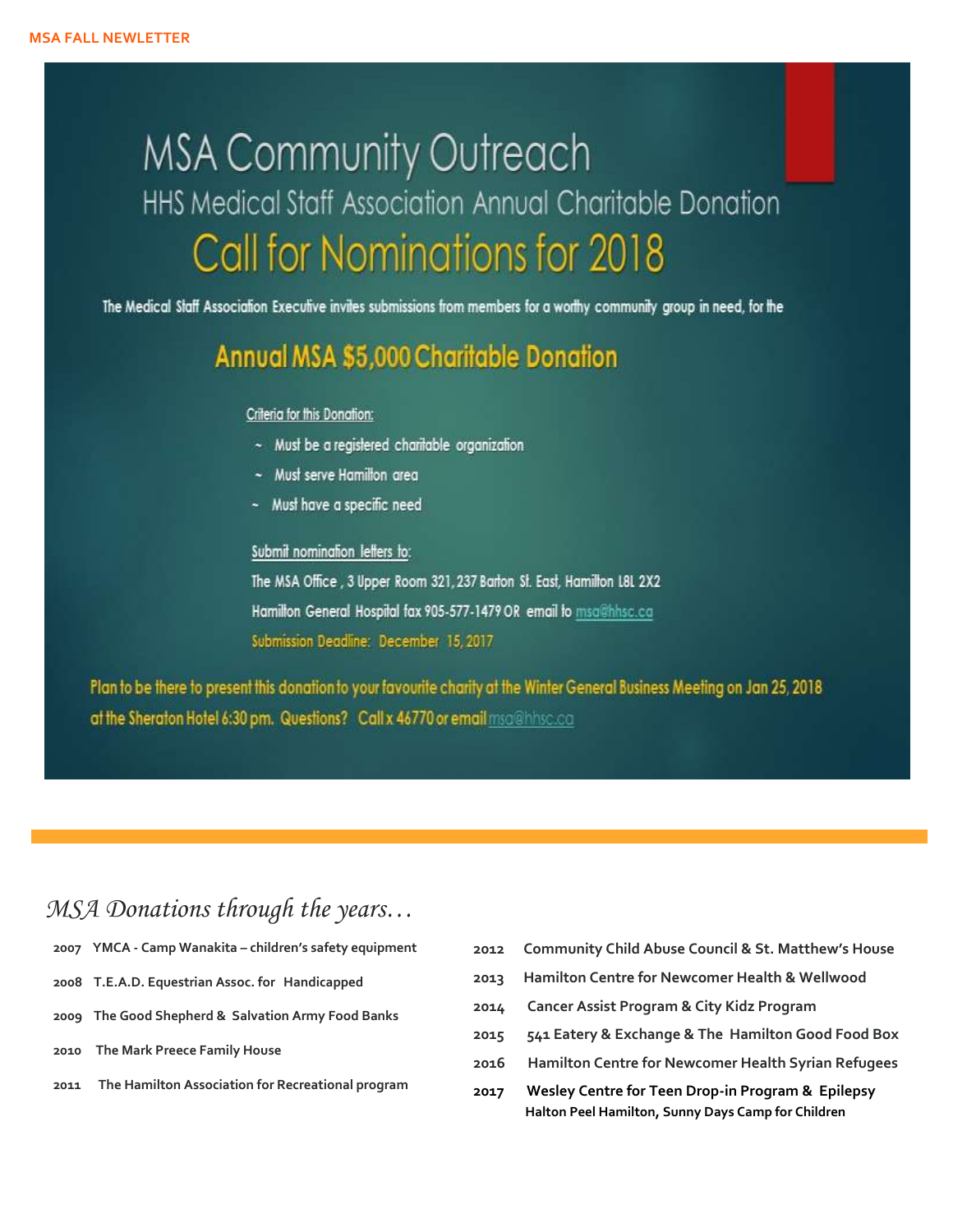# Dr. Tim O'Shea reports on the wide reach of the MSA donations

This January, the Medical Staff Association will celebrate its 12th year of donations to organizations actively involved in helping the needy in our community. Donations will be presented at the Winter General Business Meeting and Medical Staff Art Show on January 25<sup>th</sup> at the Sheraton Hotel. Read on to find out how the MSA's donations are helping.



**Dr. Tim O'Shea,** Infectious Diseases and Internal Medicine at HHS, is a longtime volunteer at Refuge: the Hamilton Centre for Newcomer Health, offering free medical services to new Canadian citizens. Dr. O'Shea writes, "Hamilton

Health Sciences physicians continue to contribute to the work of Refuge: the Hamilton Centre for Newcomer Health. Refuge has been the recipient of donations from the Medical Staff Association on two separate occasions, and these contributions have

been put to good use keeping the clinic running and supporting the work of MSA members. Refuge currently runs daily primary care clinics staffed by family doctors and nurse practitioners. These clinics are supported by regular specialist clinics in internal medicine, hematology, cardiology, dermatology, pediatrics and psychiatry. In addition, resident-run clinics in pediatrics and internal medicine run once to twice per month, and an immunization clinic supervised by McMaster medical students occurs monthly.

Refuge continues to see a significant number of patients. Over time the population of patients has changed as the demographics of newcomers to Hamilton shifts. Despite these challenges, Refuge continues to strive to offer excellence in clinical care for newcomers to our city in a safe and welcoming environment. The contributions of the Medical Staff Association have assisted in this mission in a significant way, and are greatly appreciated."

## **Volunteer Physicians at Refuge: The Hamilton Centre for Newcomer Health**

| Alain-Remi Lajeunesse (Family Medicine)       | Erica Roebbelen (Family Medicine)        |
|-----------------------------------------------|------------------------------------------|
| Andrea Hunter (Pediatrician)                  | Javier Ganame (Cardiologist)             |
| Ashley McCallagh-Cheung (Family Medicine)     | <b>Mandy Tam (Family Medicine)</b>       |
| <b>Brianna Wilson (Family Medicine)</b>       | Maureen O'Malley (Dermatologist)         |
| Christian Kraeker (Internal Medicine)         | <b>Mike West (Family Medicine)</b>       |
| Claire Kenny-Scherber (Hon. Physician)        | Madeleine Verhovsek (Hematologist)       |
| Diana Ahmed (Family Medicine)                 | <b>Mohamed Khaled (Medical Director)</b> |
| Elisabeth Canisius (Pediatrician)             | <b>Rachel Erstling (Psychiatrist)</b>    |
| Abubaker Khalifa (Internal Medicine Resident) | <b>Shelley Sender (Family Medicine)</b>  |
|                                               | Tim O'Shea (Infectious Disease)          |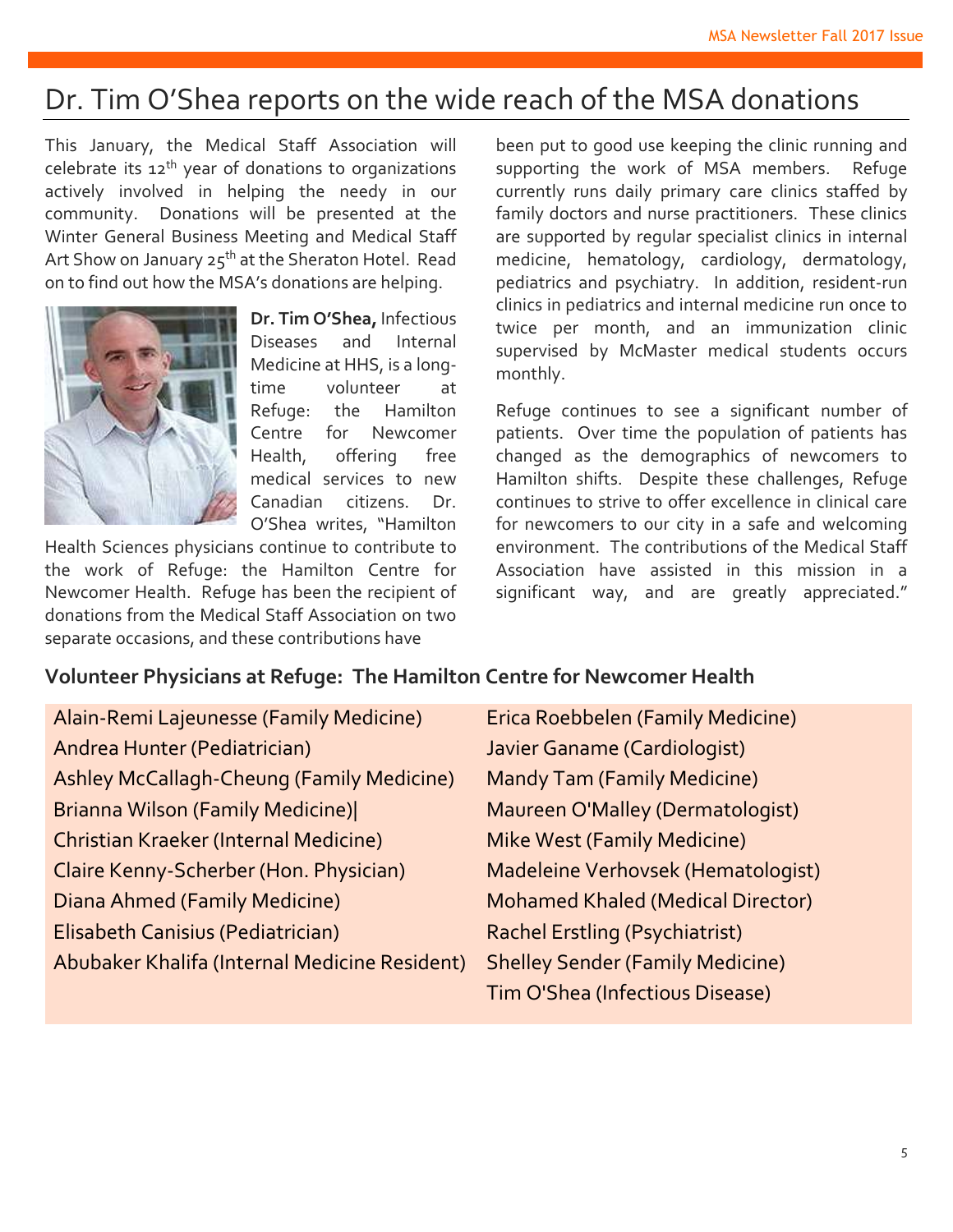**SIGN IID** 

**NOW!** 

**HAMILTON HEALTH SCIENCES Medical Staff Association** 

# **Fall General Business Meeting**

Thursday November 2, 2017

HAMILTON YACHT CLUB 555 Bay St. North, Hamilton

# **AGENDA**

- 5:30 7:30 Physician Flu Shot Clinic
- Buffet Dinner & Host Bar  $6:00$
- Call to Order, Welcome & Introductions Dr. Dereck Hunt, MSA President 6:30

**MSA Business & Announcements** 

## **PRESENTATIONS**

- 7:00 Hospital Update - Rob MacIsaac, CEO
- $7:30$ Medical Advisory Committee Report - Dr. Paul Miller, Chair
- 8:00 OMA Update - Dr. Jeff Kolbasnik, Director, District 4
- 8:30 Closing Remarks & Adjournment
	- ◆ FREE Lab Coat order forms at Registration Desk

#### **Next MSA Meeting:**

#### The Winter General Business Meeting & Medical Staff Art Show

Thursday January 25, 2018 at the Sheraton Hotel, James & King Sts. Hamilton Reception & Art show starting at 5:30 Buffet at 6:30 Meeting at 7:00 pm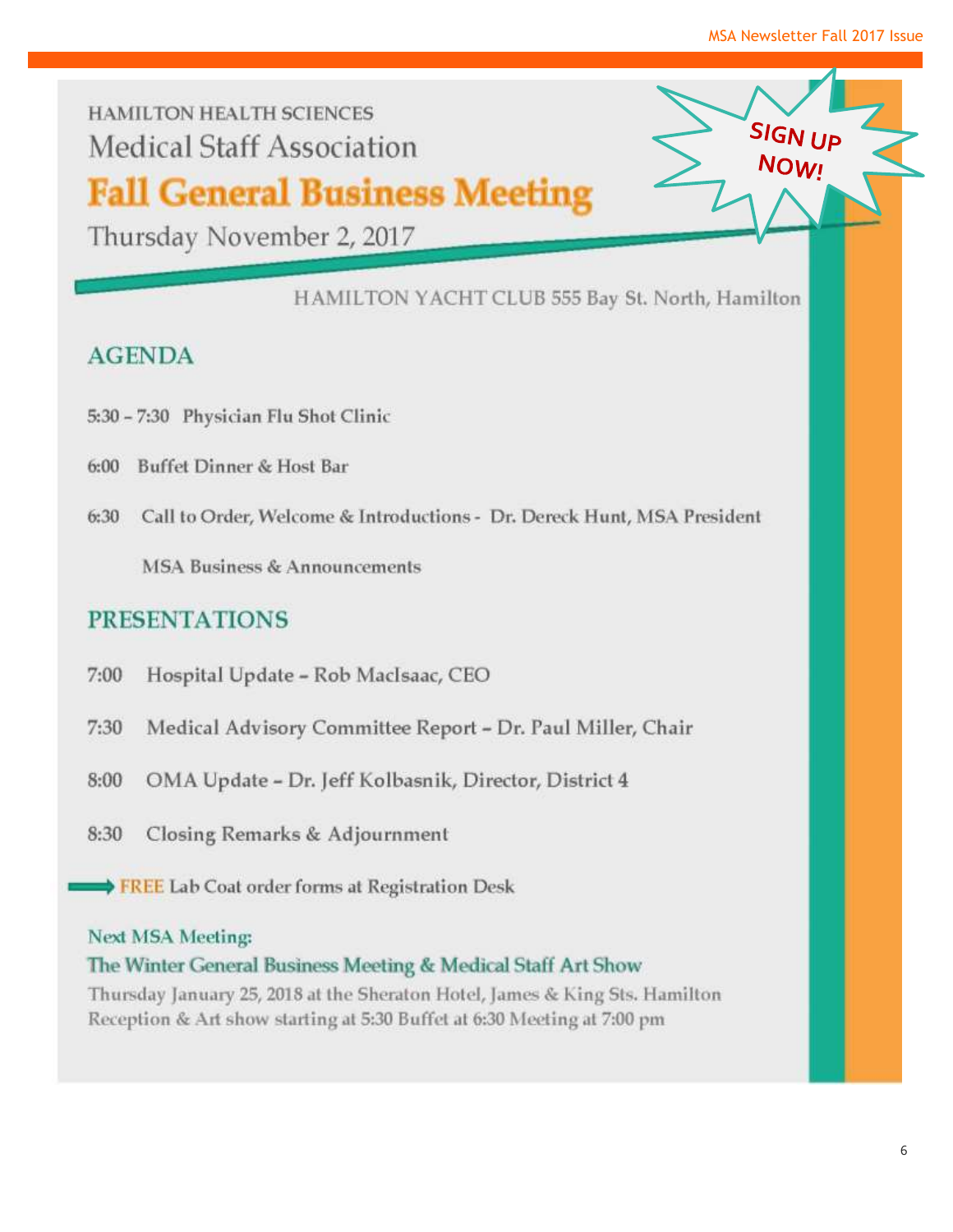

# The Medical Staff's Got Talent! 13<sup>th</sup> Annual Medical Staff Art Show January 25th at the Sheraton Hotel

THE MSA ARTISTS' GROUP WELCOMES FELLOW ARTISTS, ARTISANS, PHOTOGRAPHERS, WRITERS AND MUSICIANS TO JOIN THEM FOR THE 2018 **CELEBRATION OF THE ARTS** 

CONTACTTHE MSA OFFICE AT EXT 46770, OR EMAIL MSA@HHSC.CA FOR DETAILS